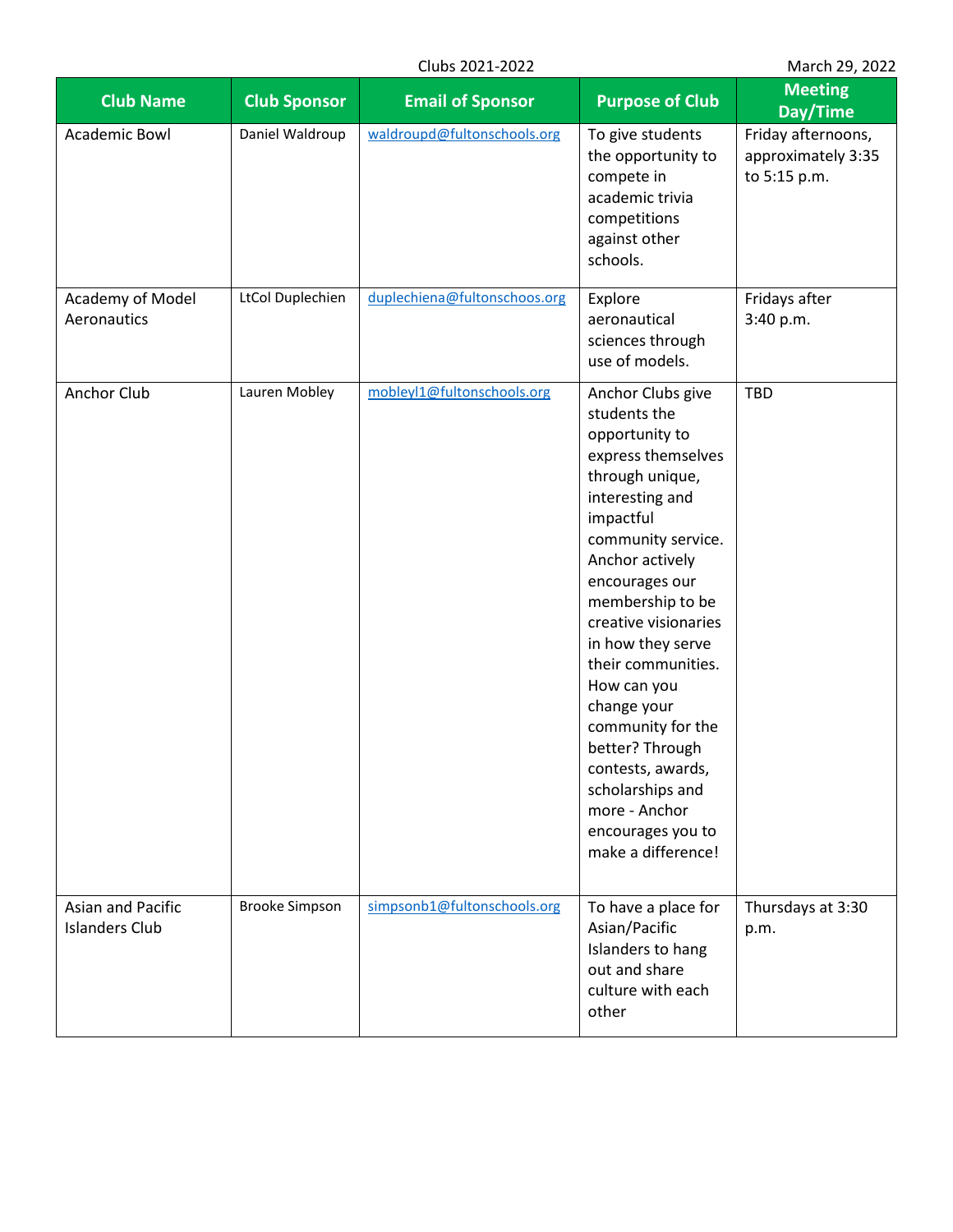|                            |                       | Clubs 2021-2022             |                                                                                                                                                                                                                                                            | March 29, 2022                                                                                                |
|----------------------------|-----------------------|-----------------------------|------------------------------------------------------------------------------------------------------------------------------------------------------------------------------------------------------------------------------------------------------------|---------------------------------------------------------------------------------------------------------------|
| <b>Beta Club</b>           | Angela Hornsby        | hornsbya1@fultonschools.org | To promote the<br>ideals of academic<br>achievement,<br>character, service<br>and leadership<br>among motivated<br>students.                                                                                                                               | Periodically<br>throughout the<br>semester. Check out<br>our Teams channel<br>with this join code:<br>1lgq3r8 |
| <b>Black Student Union</b> | <b>Alicia Mouling</b> | mouling@fultonschools.org   | The purpose of the<br><b>RHS Black Student</b><br>Union is to promote<br>the educational and<br>cultural<br>development of<br>black and minority<br>students through<br>community service<br>and programming.                                              | TBD                                                                                                           |
| ChemClub                   | Christi Chilton       | chiltonc@fultonschools.org  | Further interest and<br>excitement about<br>chemistry!                                                                                                                                                                                                     | 1st Wednesday of<br>every month, 3:45 -<br>4:45 p.m.                                                          |
| Cricket Club               | <b>Emily Bradley</b>  |                             | To promote<br>physical activity<br>through learning,<br>practicing and<br>competing in the<br>game of cricket.                                                                                                                                             | Wednesday $4:00 -$<br>5:00 p.m.                                                                               |
| Cure Club                  | Lauren Mobley         | mobleyl1@fultonschools.org  |                                                                                                                                                                                                                                                            | <b>TBD</b>                                                                                                    |
| Dance                      | <b>Emily Bradley</b>  | bradleye@fultonschools.org  | Provide dancers the<br>opportunity to<br>choreograph<br>routines, grow in<br>technique, develop<br>leadership skills,<br>showcase their<br>talents through<br>performances and<br>competitions and<br>display dedication<br>and commitment to<br>the team. | Tuesday/Thursday,<br>$3:45 - 5:00$ p.m.                                                                       |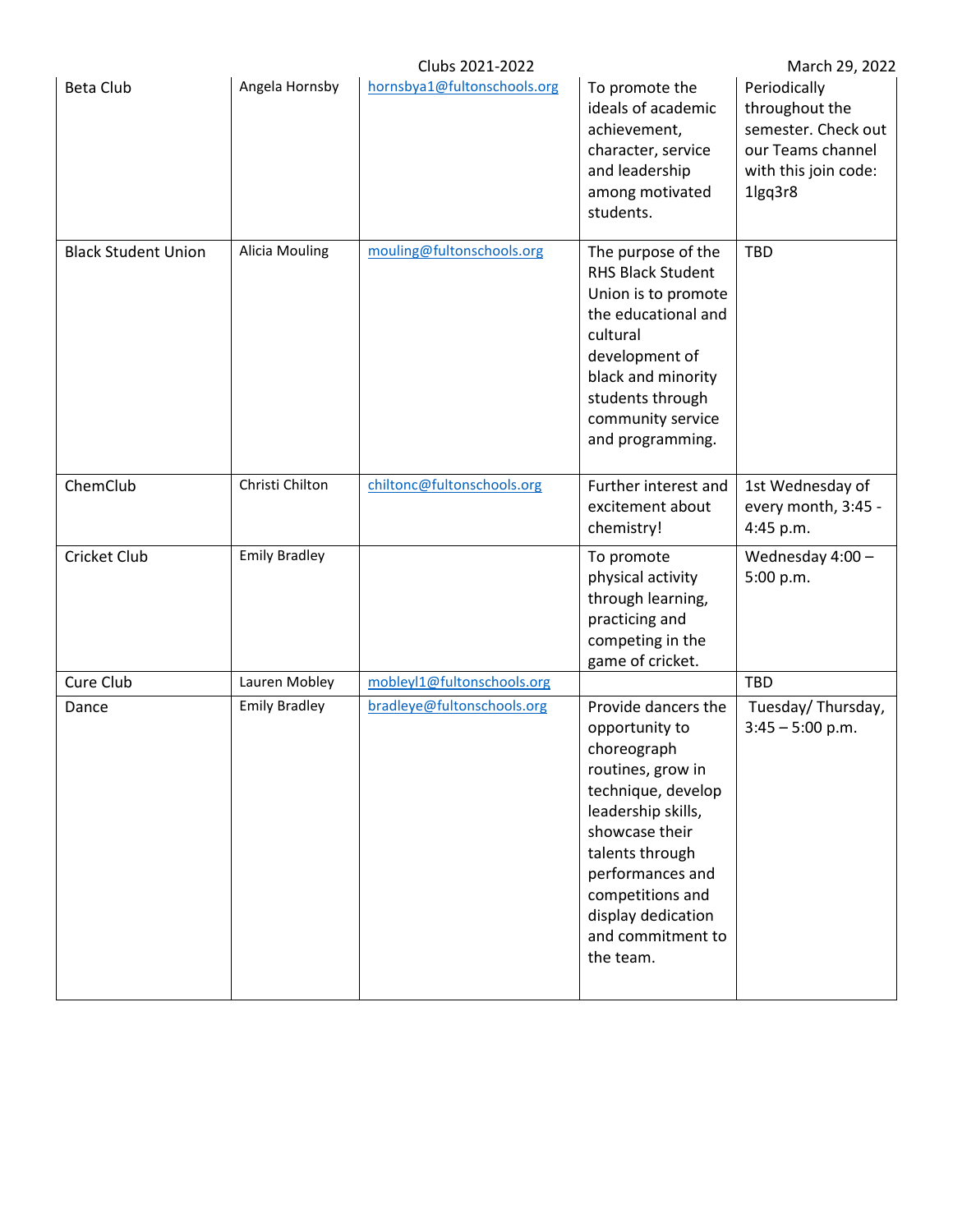|                                                   |                                     | Clubs 2021-2022             |                                                                                                                                                                                                                                                                                                                 | March 29, 2022                                         |
|---------------------------------------------------|-------------------------------------|-----------------------------|-----------------------------------------------------------------------------------------------------------------------------------------------------------------------------------------------------------------------------------------------------------------------------------------------------------------|--------------------------------------------------------|
| Debate Team                                       | <b>Ross Ellison</b>                 | ellisonr@fultonschools.org  | The purpose of the<br>debate team is to<br>allow students an<br>opportunity to<br>enhance their<br>rhetorical and<br>argumentative skills<br>through the<br>analysis and debate<br>of evidence. In the<br>past, we have<br>participated in the<br>Atlanta Urban<br>Debate League<br>circuit for<br>tournaments. | TBA, contingent on<br>student interest                 |
| <b>DECA</b>                                       | Katherine<br>Knowles                | knowleskm@fultonschools.org | To promote<br>marketing<br>education and<br>create leaders.                                                                                                                                                                                                                                                     | Not sure yet                                           |
| <b>FBLA-Future Business</b><br>Leaders of America | Doris Upshur                        | upshurd@fultonschools.org   | FBLA inspires and<br>prepares students<br>by developing<br>leadership,<br>business and<br>computer skills, so<br>that they can<br>contribute and<br>compete in a global<br>society.                                                                                                                             | Tuesdays &<br>Thursdays/7:30 -<br>8:15 a.m.            |
| <b>FCA</b>                                        | <b>Billy Bradach</b>                | bradach@fultonschools.org   | Hold a weekly<br>spiritual devotional<br>for students to<br>participate in.                                                                                                                                                                                                                                     | Fridays at 7:45 a.m.                                   |
| <b>Financial Literacy Club</b>                    | Katherine<br>Knowles                | knowleskm@fultonschools.org | To provide a chance<br>for students to<br>learn real world<br>financial skills<br>necessary for life.                                                                                                                                                                                                           | <b>TBD</b>                                             |
| French Club                                       | Kathlene<br>Gorman,<br>Barbara Bell | gormank1@fultonschools.org  | To celebrate,<br>explore, and<br>promote<br>francophone<br>language and<br>culture                                                                                                                                                                                                                              | Fourth Tuesday of<br>the month, 3:45<br>p.m., Room 621 |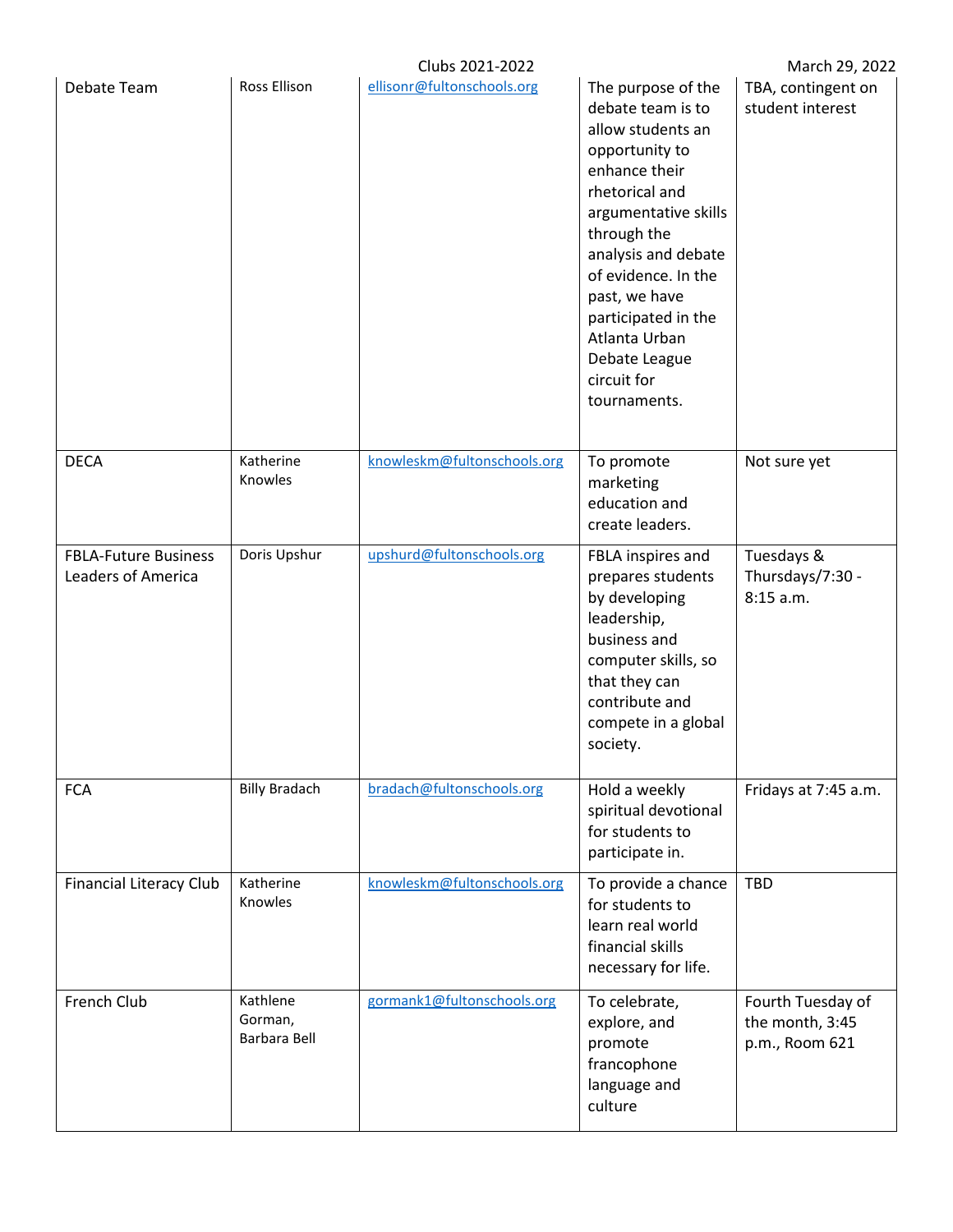|                                                   |                                     | Clubs 2021-2022              |                                                                                                                                                                                                                   | March 29, 2022                                            |
|---------------------------------------------------|-------------------------------------|------------------------------|-------------------------------------------------------------------------------------------------------------------------------------------------------------------------------------------------------------------|-----------------------------------------------------------|
| <b>French National</b><br><b>Honor Society</b>    | Kathlene<br>Gorman,<br>Barbara Bell | gormank1@fultonschools.org   | To celebrate,<br>explore, and<br>promote<br>francophone<br>language and<br>culture; to<br>celebrate and<br>recognize students<br>of French with high<br>marks.                                                    | Third Thursday of<br>the month,<br>7:45 a.m., Room<br>621 |
| <b>Friends Club</b>                               | Lauren Mobley &<br>Ana Lazardi      | mobleyl1@fultonschools.org   | Friends Club is an<br>after-school<br>organization that<br>creates social<br>opportunities for<br>students with<br>special needs and<br>their neurotypical<br>peers.                                              | <b>TBD</b>                                                |
| <b>Gender &amp; Sexualities</b><br>Alliance (GSA) | Lindsay Boyd                        | boydl@fultonschools.org      | Anti-bullying,<br>community<br>building, and<br>mental health<br>support with an<br>LGBTQ+ focus                                                                                                                  | Tuesdays, 7:50 a.m.,<br><b>Room 718</b>                   |
| Girls Who Code                                    | Doris Upshur                        | upshurd@fultonschools.org    | Girls Who Code<br>focuses on gender<br>diversity, equity<br>and closing the<br>gender gap by<br>increasing exposure<br>and access to<br>computer science<br>for<br>underrepresented<br>minority female<br>groups. | Every Tuesday<br>Morning                                  |
| High Rollers: D & D<br>Club                       | Jennifer<br>Samacicio               | samacicioj@fultonschools.org | Getting together to<br>play D & D<br>campaigns.                                                                                                                                                                   | Tuesday and<br>Thursday from 3:30<br>$-5:00 p.m.$         |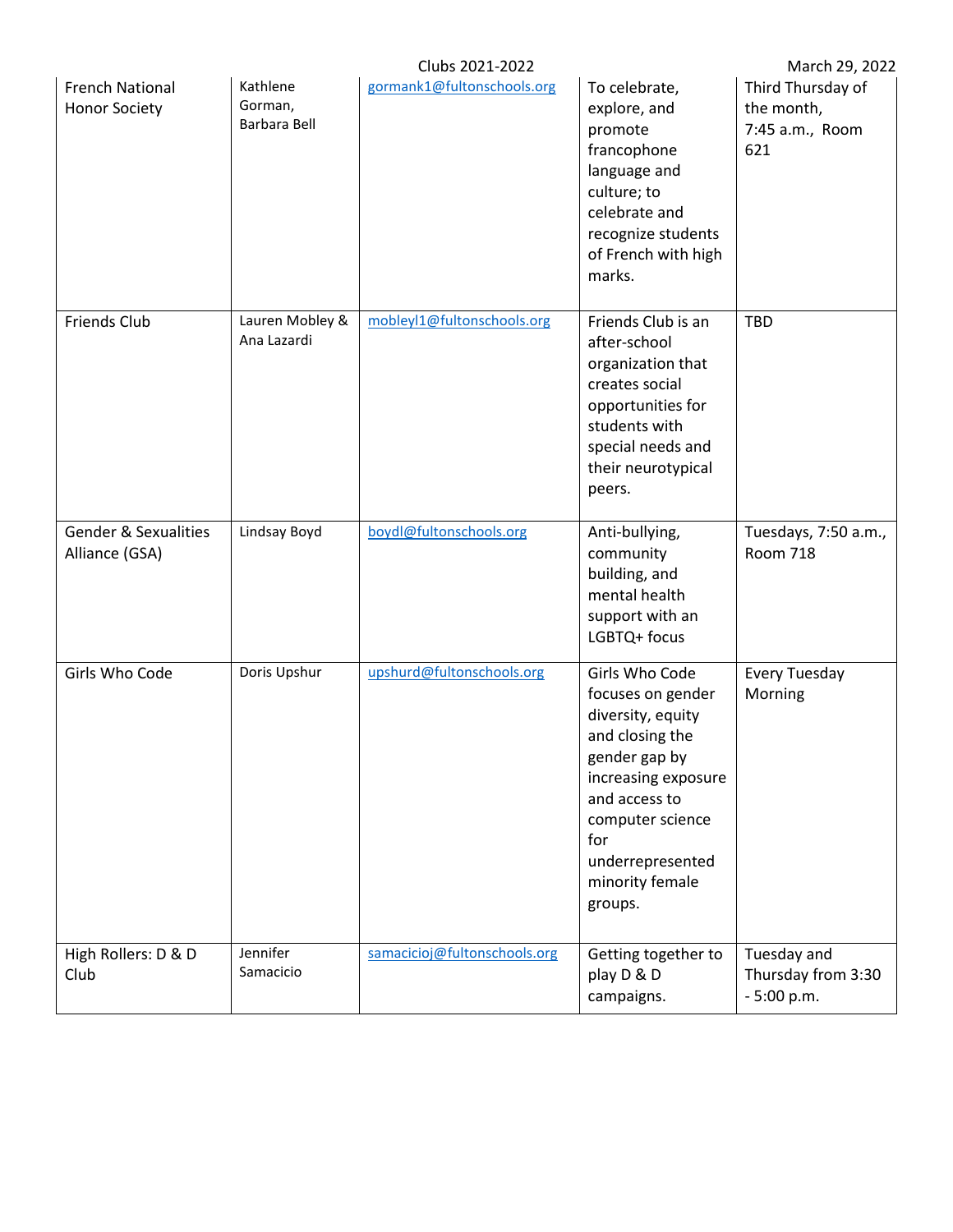|                                                                      |                                          | Clubs 2021-2022            |                                                                                                                                                                                                    | March 29, 2022                                                             |
|----------------------------------------------------------------------|------------------------------------------|----------------------------|----------------------------------------------------------------------------------------------------------------------------------------------------------------------------------------------------|----------------------------------------------------------------------------|
| <b>HOPE</b> (Hispanic<br>Organization<br><b>Promoting Education)</b> | Kathlene Gorman                          | gormank1@fultonschools.org | To raise the<br>graduation rate<br>among Hispanic<br>students by<br>providing<br>educational,<br>service, and<br>leadership<br>opportunities.                                                      | Third Thursday of<br>every month;<br>3:45 p.m.; Room<br>621                |
| HOSA, Health<br><b>Occupations Students</b><br>of America            | Laura Hunter                             | hunterls@fultonschools.org | HOSA's mission is<br>to empower HOSA-<br><b>Future Health</b><br>Professionals to<br>become leaders in<br>the global health<br>community through<br>education,<br>collaboration, and<br>experience | Wednesday AM                                                               |
| Interact                                                             | Regan Pierce and<br>Rosemarie<br>Gentile | piercer@fultonschools.org  | Service Club<br>working with<br>Roswell Rotary                                                                                                                                                     | First and third<br>Wednesday of every<br>month at 7:40 a.m.<br>in Room 728 |
| Japanese Culture Club                                                | Seiko Onuki                              | onukis@fultonschools.org   | Give students<br>opportunities to<br>experience various<br>cultural activities of<br>Japan                                                                                                         | TBD (once or twice<br>a month)                                             |
| Japanese National<br><b>Honor Society</b>                            | Seiko Onuki                              | onukis@fultonschools.org   | Give opportunities<br>for students to take<br>a leadership in<br>tutoring peers,<br>volunteering at<br>Japan-related<br>event, hosting<br>exchange students,<br>etc.                               | <b>TBD</b>                                                                 |
| Key Club                                                             | Sheila Ross                              | rosss2@fultonschools.org   | We provide our<br>members with<br>opportunities to<br>serve, build<br>character, and<br>develop leadership.                                                                                        | Tuesday 3:30                                                               |
| Model UN                                                             | Molly Bethune                            | bethunem@fultonschools.org | It is the Model UN                                                                                                                                                                                 | As needed prior to<br>conferences.                                         |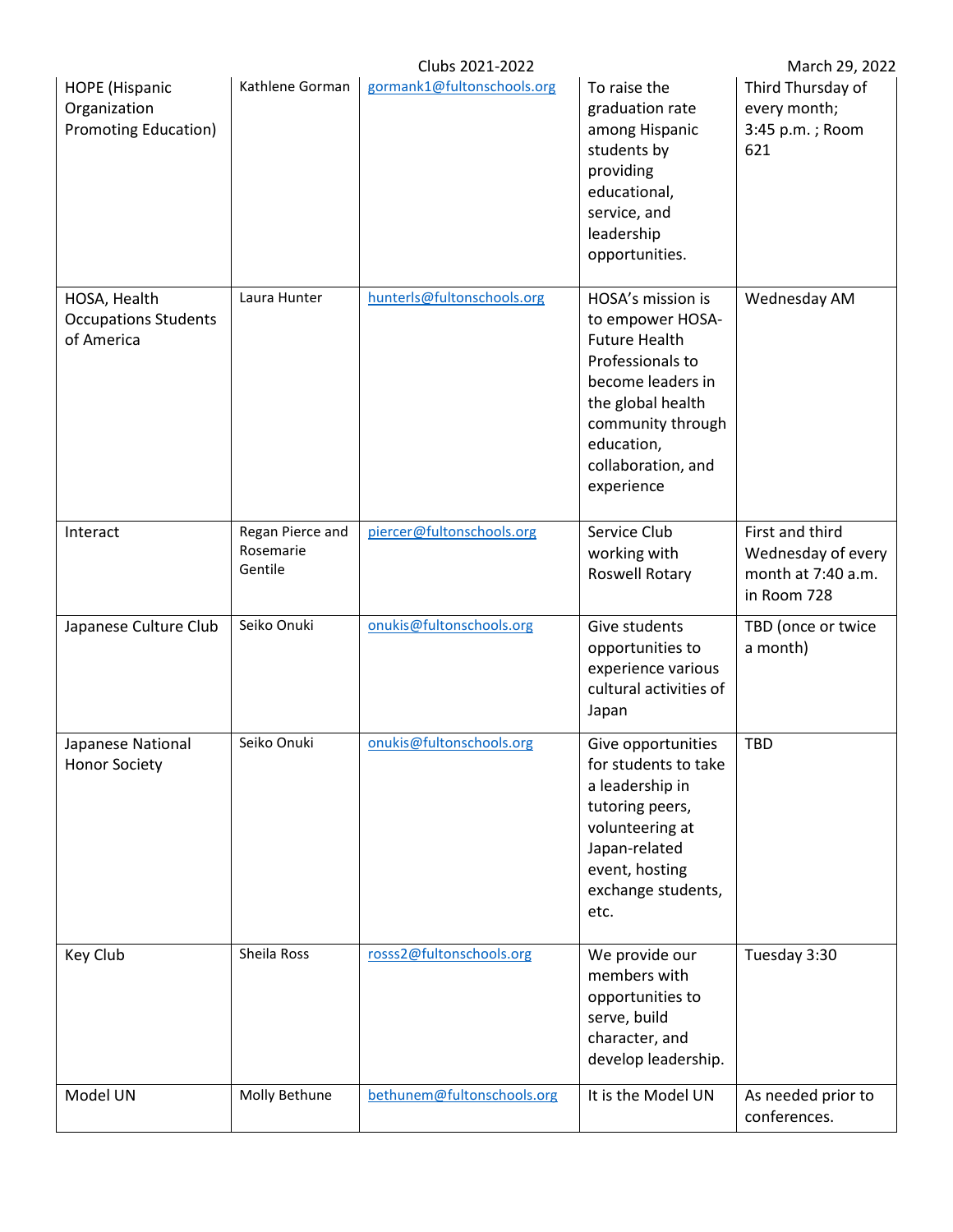|                                                 |                       | Clubs 2021-2022             |                                                                                                                                                                                                                                            | March 29, 2022                                                             |
|-------------------------------------------------|-----------------------|-----------------------------|--------------------------------------------------------------------------------------------------------------------------------------------------------------------------------------------------------------------------------------------|----------------------------------------------------------------------------|
| Mu Alpha Theta (Math<br>Honor Society)          | Anna McIlroy          | mcilroya@fultonschools.org  | The purpose of Mu<br>Alpha Theta is to<br>develop the<br>academic potential<br>of all students,<br>fostering interest,<br>excellence, and a<br>drive to help peers<br>gain confidence in<br>math.                                          | Meets Wednesday<br>mornings to offer<br>free math tutoring<br>in Room 822. |
| <b>Muslim Student</b><br>Association            | Omen                  | omen@fultonschools.org      | The Muslim<br><b>Student Association</b><br>is a religious<br>organization<br>dedicated to<br>establishing and<br>maintaining Islamic<br>societies on high<br>school and college<br>campuses in<br>Canada and the<br><b>United States.</b> | Friday 7:45 a.m.<br>(twice a month)                                        |
| <b>NAHS</b>                                     | Knowles               | knowleskm@fultonschools.org | National Art Honor<br>Society service<br>through the arts                                                                                                                                                                                  | Tuesday 3:30 p.m.<br>in Room 282                                           |
| <b>National English</b><br><b>Honor Society</b> | <b>Steffen Mathis</b> | mathissl@fultonschools.org  |                                                                                                                                                                                                                                            | Wednesdays at 7:45<br>a.m. (subject to<br>change)                          |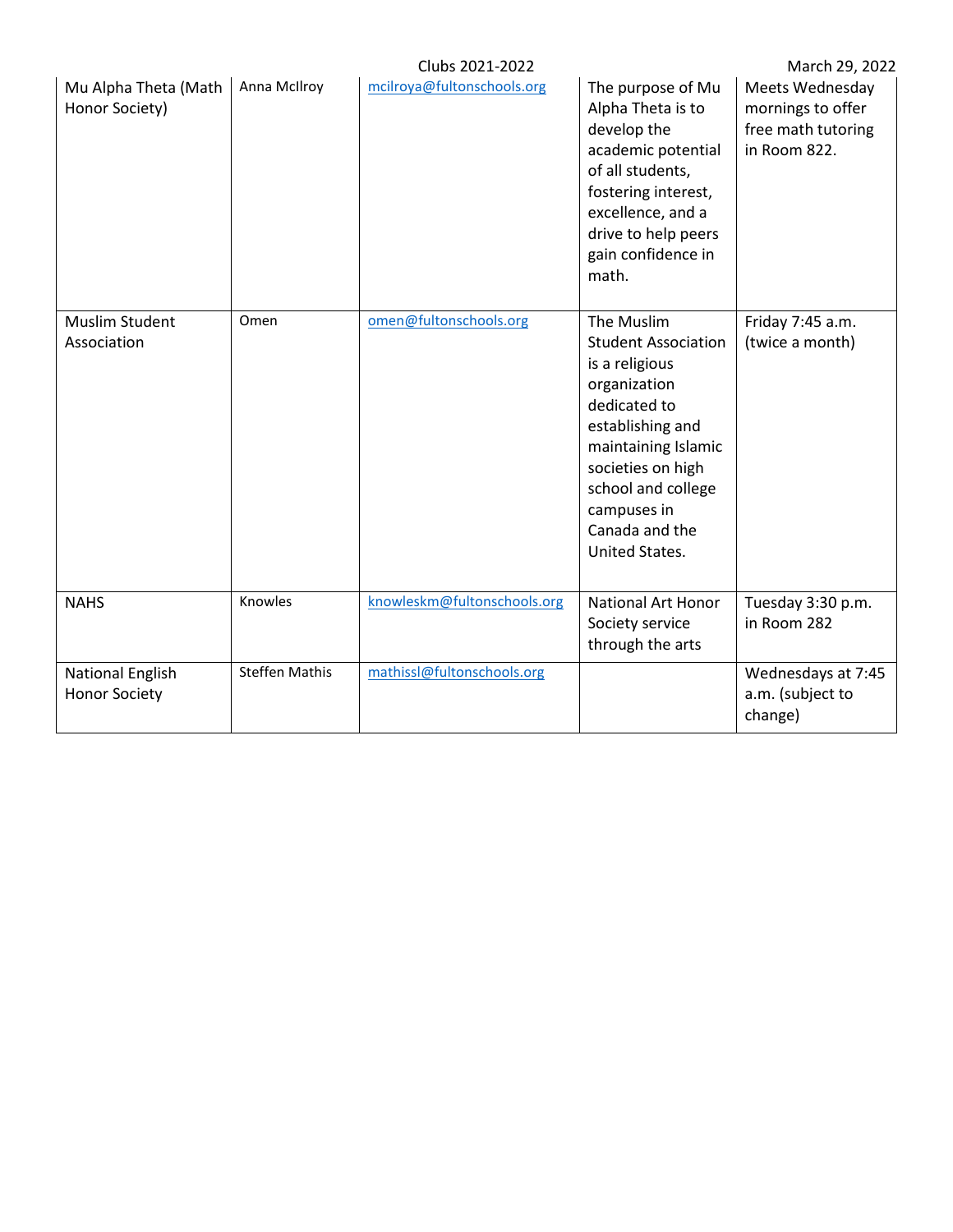|                                  |                                    | Clubs 2021-2022             |                                                                                                                                                                                                                                                                                                                                                                                                                   | March 29, 2022                                                                                         |
|----------------------------------|------------------------------------|-----------------------------|-------------------------------------------------------------------------------------------------------------------------------------------------------------------------------------------------------------------------------------------------------------------------------------------------------------------------------------------------------------------------------------------------------------------|--------------------------------------------------------------------------------------------------------|
| <b>National Honor</b><br>Society | Kassidy Gaffigan,<br>Sara Allegood | gaffigank@fultonschools.org | The purpose of this<br>organization shall<br>be to create<br>enthusiasm for<br>scholarship, to<br>stimulate a desire<br>to render service,<br>to promote<br>leadership, and to<br>develop character<br>in the students of<br>secondary schools.<br>NHS promotes and<br>provides leadership<br>development<br>opportunities to<br>prepare and<br>empower students<br>to serve their<br>schools and<br>communities. | Every 2nd<br>Wednesday of the<br>month in the<br>Auditorium                                            |
| POPP Club                        | Whitney Sweet                      | sweetw@fultonschools.org    | The POPP Club<br>teaches young<br>people how to<br>design big dreams<br>and then provides<br>them with the tools<br>to protect those<br>dreams at all costs.                                                                                                                                                                                                                                                      | 4th Tuesday of<br>Every Month @ 7:30<br>a.m. (Auditorium)                                              |
| Relay for Life                   | Pierce                             | piercer@fultonschools.org   | Raise funds for<br>Relay for Life                                                                                                                                                                                                                                                                                                                                                                                 | <b>TBD</b>                                                                                             |
| RHS Yoga Club                    | Kayleigh Briant                    | briantk1@fultonschools.org  | The purpose of the<br>yoga club is to<br>allow students to<br>nurture their<br>bodies physically,<br>spiritually,<br>mentally, and<br>socially through<br>yoga exercises.                                                                                                                                                                                                                                         | Meetings start in<br>September, yoga<br>workouts start in<br>October. Exact<br>dates and times<br>TBD. |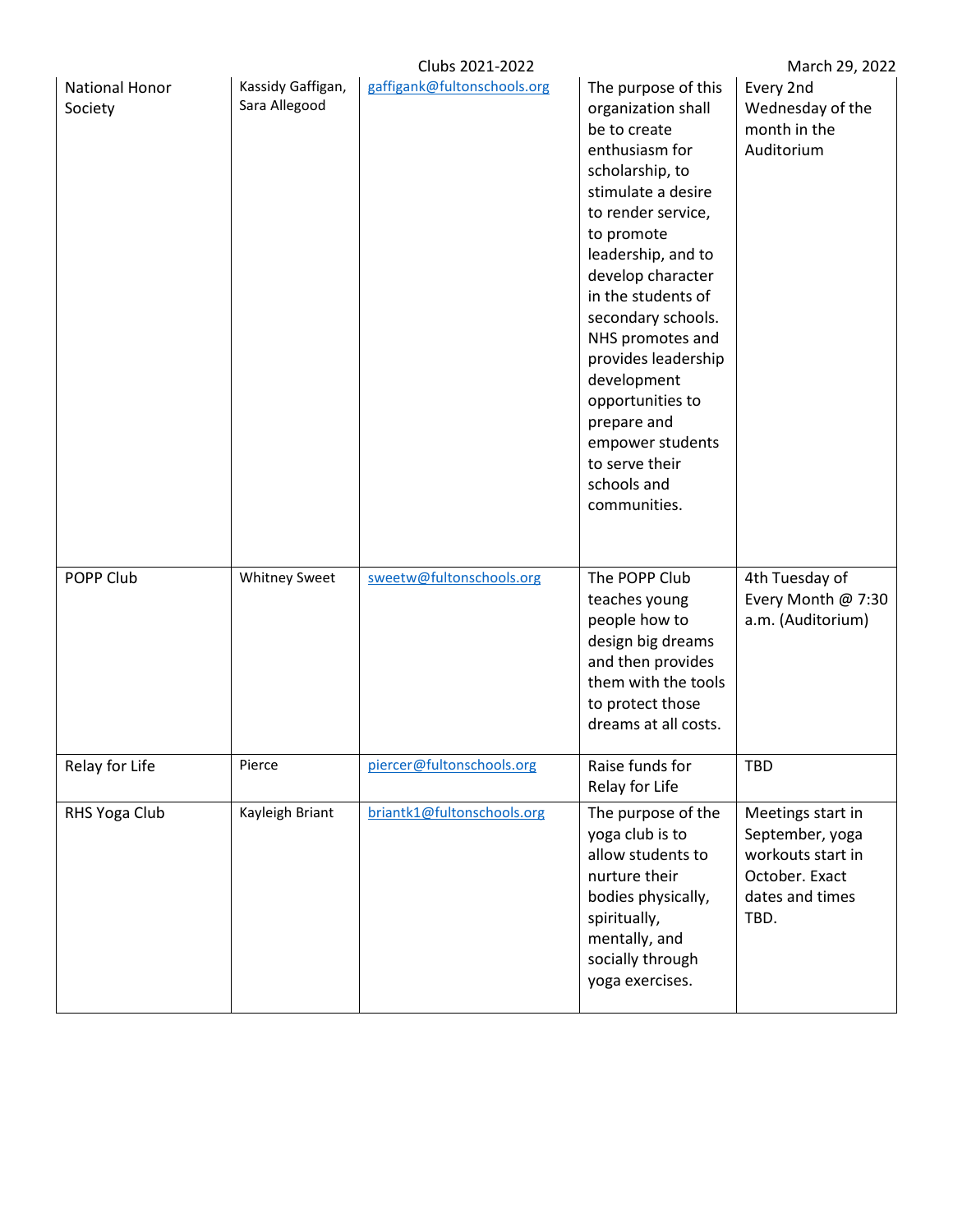|                                                 |                   | Clubs 2021-2022              |                                                                                                                                                                                                           | March 29, 2022                                     |
|-------------------------------------------------|-------------------|------------------------------|-----------------------------------------------------------------------------------------------------------------------------------------------------------------------------------------------------------|----------------------------------------------------|
| Robotics (Oscar)                                | Sai Kumar         | kumars1@fultonschools.org    | To apply student-<br>driven design,<br>fabrication and<br>engineering skills to<br>build and operate a<br>robot that<br>competes with<br>others.                                                          | Mondays and<br>Wednesdays at<br>$3:35 - 5:00$ p.m. |
| Roswell Diamond<br><b>Dolls</b>                 | Matt McCarthy     | mccarthym1@fultonschools.org | The purpose of the<br>Diamond Dolls is to<br>support the Varsity<br>baseball team at<br>Roswell on game<br>days!                                                                                          | TBD on game days                                   |
| <b>Roswell Paws</b>                             | <b>Emily Hoza</b> | hozaee@fultonschools.org     | Club would work<br>with the humane<br>society or local<br>shelters. We would<br>make homemade<br>treats and toys for<br>the dogs once a<br>month. We would<br>also volunteer at<br>the Humane<br>Society. | Last Thursday of the<br>month                      |
| Rowing/Crew Club                                | Sara Allegood     | allegoods@fultonschools.org  | To support the<br>students of Roswell<br>High School who<br>participate in the<br>local Roswell<br>Rowing programs<br>(not affiliated with<br>GHSA sports).                                               | Once a month - Day<br>yet to be<br>determined.     |
| <b>Science National</b><br><b>Honor Society</b> | Rebecca Glover    | gloverr@fultonschools.org    | To foster a love of<br>science while<br>providing support<br>for students<br>currently taking a<br>science class                                                                                          | Flexible tutoring                                  |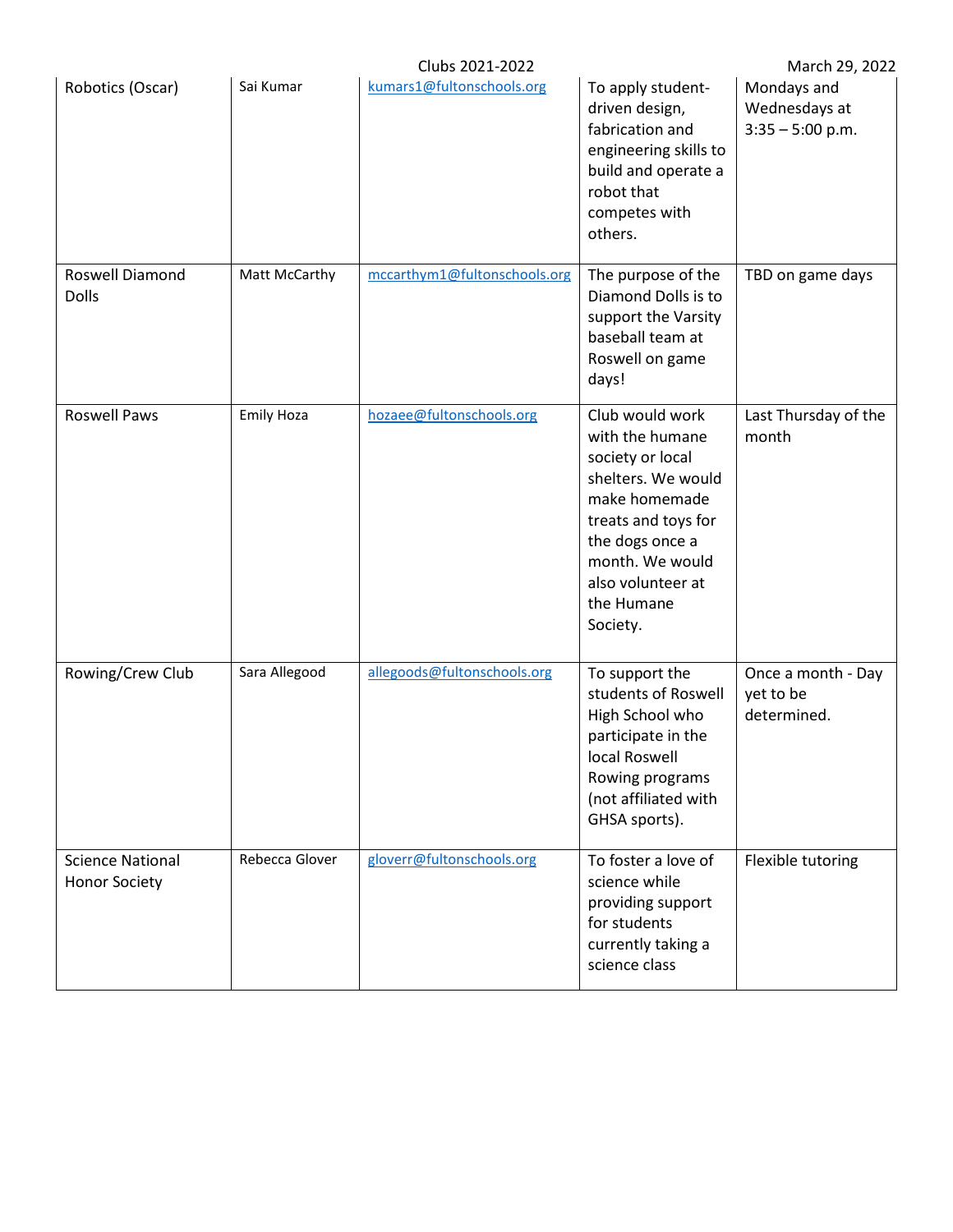|                                                   |                                  | Clubs 2021-2022            |                                                                                                                                                                                             | March 29, 2022                                                     |
|---------------------------------------------------|----------------------------------|----------------------------|---------------------------------------------------------------------------------------------------------------------------------------------------------------------------------------------|--------------------------------------------------------------------|
| SkillsUSA                                         | Dale Hales                       | halesfd@fultonschools.org  | To prepare<br>students by diligent<br>study and ardent<br>practice to become<br>workers whose<br>services will be<br>recognized as<br>honorable by their<br>employer and<br>fellow workers. | 1st Thursday of<br>every month 7:30<br>a.m. - Subject to<br>change |
| Spanish Honor Society                             | Allison Phelps &<br>Ross Ellison | phelpsa@fultonschools.org  | The mission of the<br>Sociedad Honoraria<br>Hispánica is to<br>recognize high<br>school achievement<br>in Spanish and to<br>promote interest in<br>Hispanic studies.                        | <b>TBD</b>                                                         |
| Sports Debate                                     | <b>Beau Chilton</b>              | chiltonb@fultonschools.org | Use debating skills<br>to analyze current<br>and past sports<br>events.                                                                                                                     | Wednesday/7:40<br>a.m. in Room 730                                 |
| <b>Student Council</b>                            | Naomi Kirk and<br>Amanda Katz    | kirk@fultonschools.org     | The purpose of the<br>student council is to<br>give students an<br>opportunity to<br>develop leadership<br>by organizing and<br>carrying out school<br>activities and<br>service projects.  | First Tuesday of the<br>Month at 7:45 a.m.                         |
| <b>Students Against</b><br>Trafficking (SAT) Club | Laura Kouns                      | kouns@fultonschools.org    | To raise awareness<br>of the problem of<br>human trafficking<br>and to volunteer to<br>help this cause                                                                                      | Thursdays at 7:45<br>a.m.                                          |
| <b>Tabletop Gaming Club</b>                       | <b>Ellen Garrity</b>             | garritye@fultonschools.org | The purpose of The<br><b>Tabletop Gaming</b><br>Club is to provide<br>an on-campus spot<br>for students to play<br>tabletop games<br>such as Dungeons<br>and Dragons.                       | Wednesdays at 3:45<br>p.m.                                         |